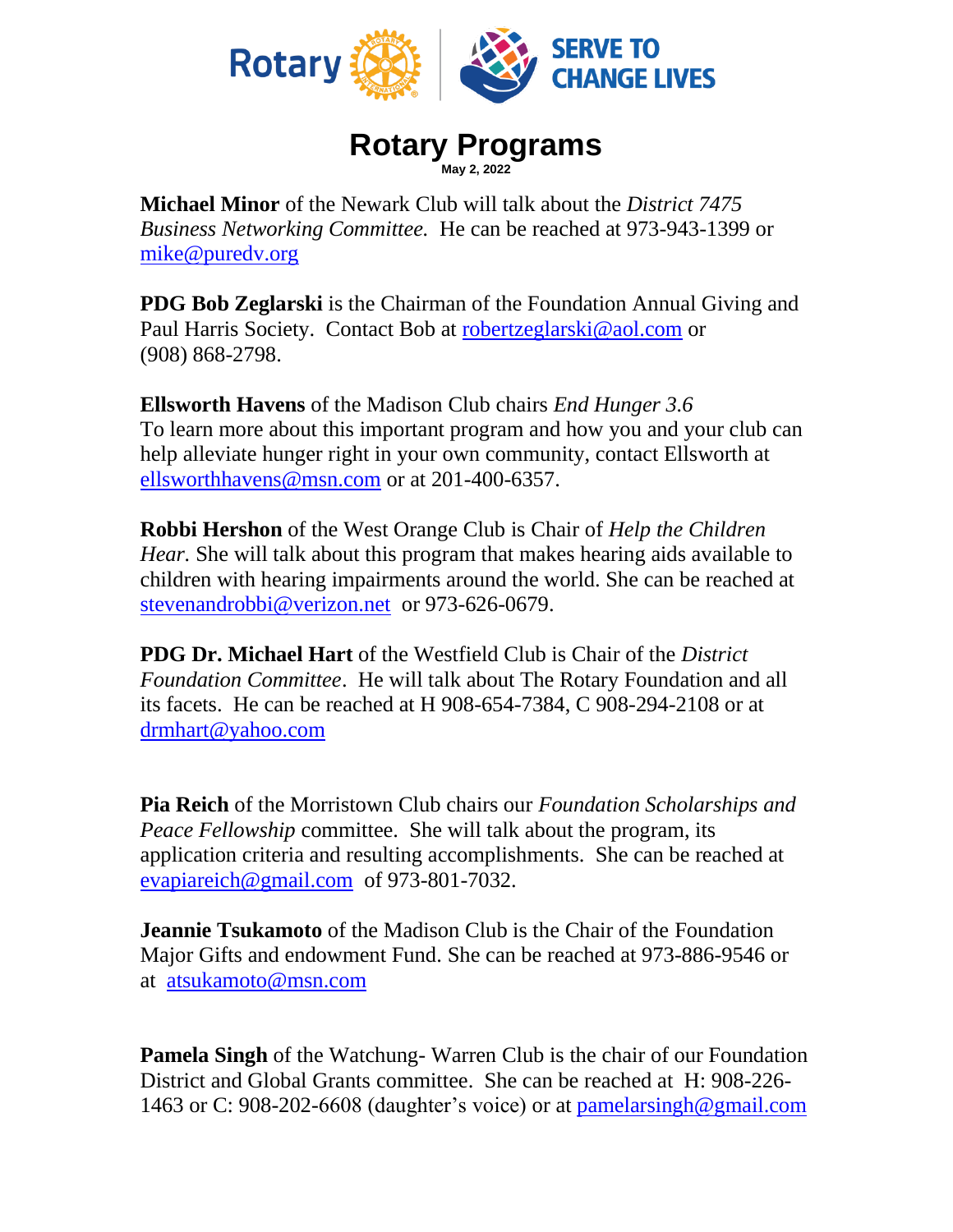

**Joe Nastus** of the Greater New Brunswick Club, is chair of our Foundation Fundraising committee - (Eat Drink and Share) He can be reached at 908-227-1464 or at [jnastus150@gmail.com](mailto:jnastus150@gmail.com)

**PDG Larry Ripley** of the Morris Plains Club schedules the presentations for our district *Gift of Life* program. Since its inception in 1985, our GOL program has treated over 2,000 children with congenital heart defects. He can be reached at [larryripley@verizon.net](mailto:larryripley@verizon.net) or 973-998-1081.

**PDG Barry Kroll** of the Madison Club chairs our *Membership Development and Retention* Committee. He can help your club attract and keep new members. He can be reached at **barrykroll@aol.com** or at 973-476-2772.

**Dorothy Huey** of the Nutley Club is our *Public Image* Chair. She can help your club achieve greater visibility which can result in attracting new members and increased fund-raising success. She can be reached at [hueynews@optonline.net](mailto:hueynews@optonline.net)

**PDG Barry Kroll** of the Madison Club chairs our *Rotary Leadership Institute.* This program helps train future leaders in Rotary as well as helps them achieve other worthwhile leadership skills. He can be reached at [barrykroll@aol.com](mailto:barrykroll@aol.com) or 973-476-2772.

**PDG Jim Allison** of the Madison Club chairs our *Short Term Youth Exchange Program with Japan.* For over thirty years, we have had an annual three-week exchange of almost 30 teenagers every summer. He can be reached at  $\frac{1}{1}$  ra $188@$  aol.com or 201-213-6382.

**Camper Bull** of the Madison Club chairs our *RYLA (Rotary Youth Leadership Award)* program. Each spring, high school juniors from throughout our district spend a weekend at a local university learning leadership skills. He can be reached at [camper@camperbull.com](mailto:camper@camperbull.com) or 973-524-4885.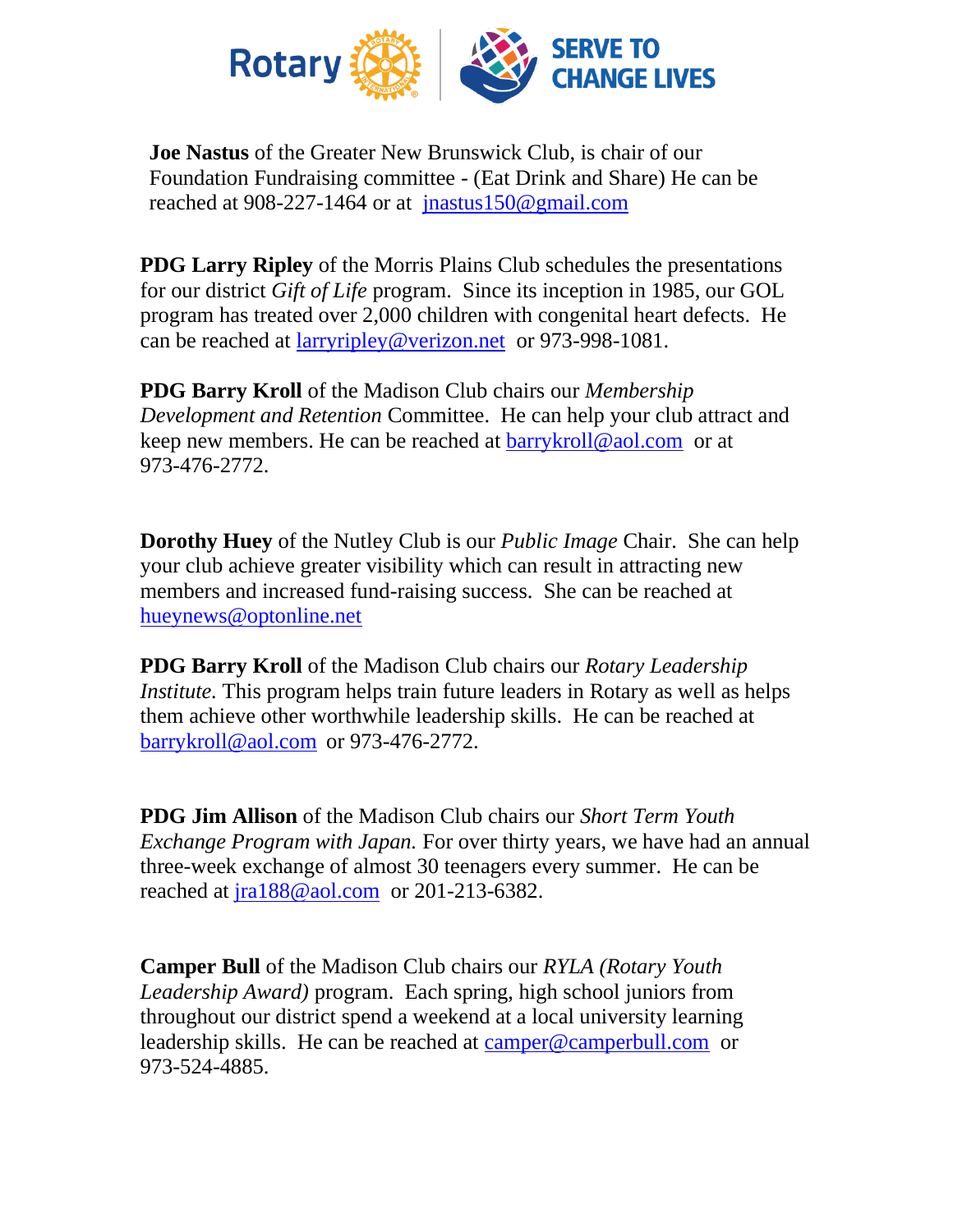

**Doug Cook** of the Pequannock Valley Club gives a presentation on Opioid Awareness. He can be reached at [dougcook123@optonline.net](mailto:dougcook123@optonline.net) or 973-809-1502.

**Len Nemeroff** , of the Hamilton Township Club talks about *Shelter Box,* a Rotary-affiliated program that provides all-in-one materials for survival of victims of natural disasters. He can be reached at [monkeylen@optonline.net](mailto:monkeylen@optonline.net) or 609-586-2693.

**Jeannie Tsukamoto** of the Madison Club is the Chair of the Habitat for Humanity Partnership Committee. She will talk with us about the good work of Habitat for Humanity and how our clubs can develop a partnership with them. She can be reached at [atsukamoto@msn.com](mailto:atsukamoto@msn.com) or 973-886-9546.

**PDG Joe Dino** of District 7490 in northern New Jersey is an officially recognized motivational speaker by the Multi-District PETS Alliance. He will speak about The Rotary Foundation as well as Membership Development and Retention. He can be reached at 973-464-6343 or at [josephdinojr@optonline.net](mailto:josephdinojr@optonline.net)

## **Non-Rotary Programs**

**Jim Harp** of the Denville Sunrise Club gives a presentation on what *Virtual Reality and Augmented Reality* mean and how they are going to be increasingly relevant for both professional and entertainment purposes. He can be reached at [jamesbharp@verizon.net](mailto:jamesbharp@verizon.net) or 973 985-7169. *Not available 10/20 to 11/20 or 12/28 to 2/20.*

**Rich Cooke** of *Habitat for Humanity* gives a presentation on their organization and updates on their program. He can be reached at [rich.cooke@morrishabitat.org](mailto:rich.cooke@morrishabitat.org) or 973-891-1934, ext. 135.

**Larry Schillings** of *Bugles Across America* will talk about their program of volunteers to play Taps at military funerals. He can be reached at [larry.schillings@gmail.com](mailto:larry.schillings@gmail.com) or 908-380-7800.

**Don MacGowan** of the *Seeing Eye* will talk about their history and program. He can be reached at [info@SeeingEye.org](mailto:info@SeeingEye.org) or 973-539-4425.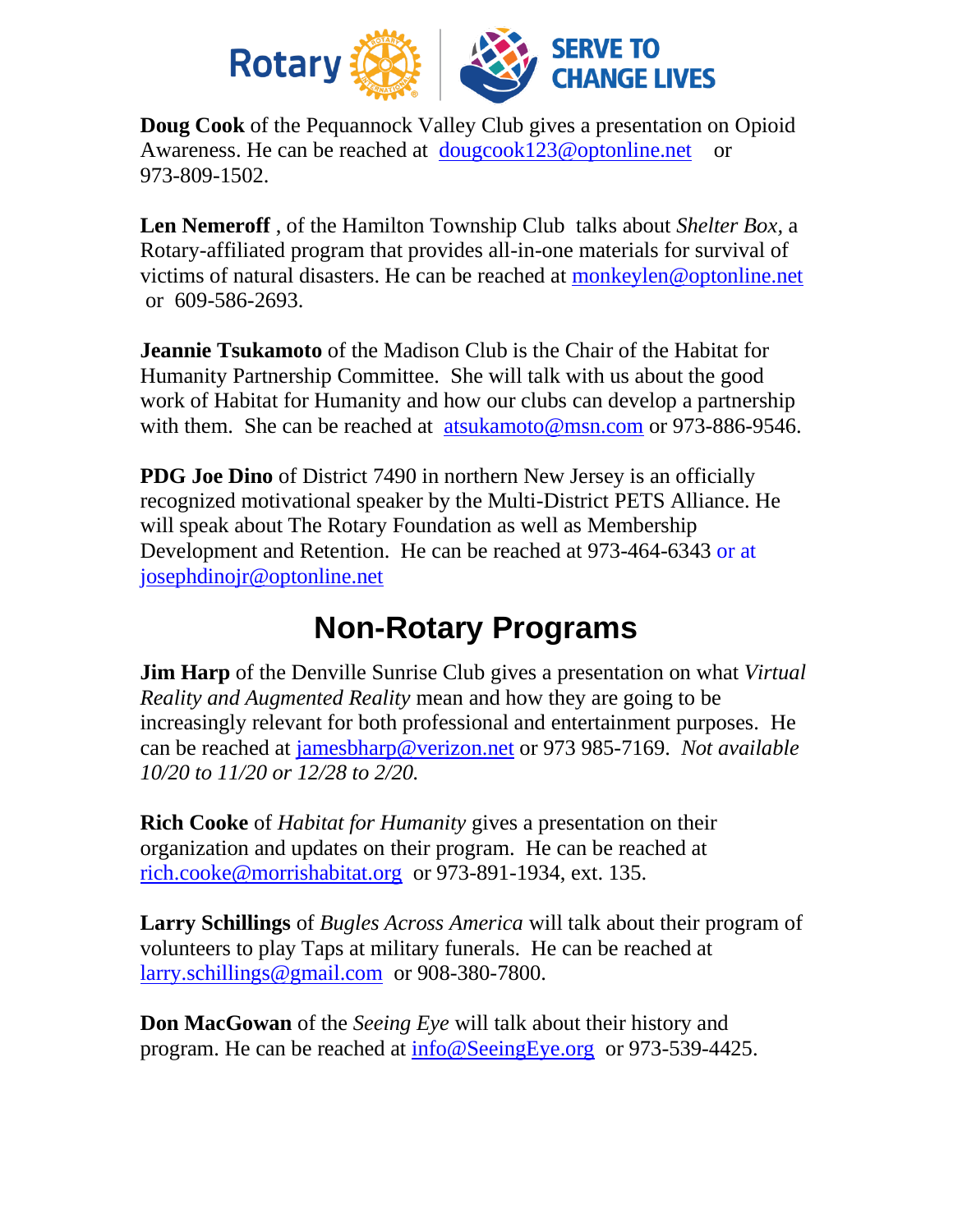

**Elizabeth Nuss** of the *NJ Division of Child Protection and Permanency* will talk with us about their foster care program. She can be reached at [Elizabeth.Nuss@dcf.nj.gov](mailto:Elizabeth.Nuss@dcf.nj.gov) or 973-383-8400, ext. 305.

**MaryAlice Breuninger** of the *Independent College Fund of NJ* will talk about the organization's role in raising funds to provide scholarships for students in NJ private colleges and universities as well as lobbying efforts on their behalf. She can be reached at [mabreuninger@gmail.com](mailto:mabreuninger@gmail.com) or at  $908$ -277-3424.

**Chip Paillex** of *America's Grow-a-Row* will talk about their program which teaches youth about farming and healthy eating. They also donate 1.5million pounds of fresh produce annually to those in need in NY, NJ & PA. He can be reached at [chip@americasgrowarow.org](mailto:chip@americasgrowarow.org) or 908-331-2962.

**Ed Kirchdoerffer**, General Mgr of the *Mayo Performing Arts Center* will talk about Morristown's Community Theatre, its history and current programs. He can be reached at [edk@mayoarts.org](mailto:edk@mayoarts.org) or 973-539-0345, ext. 6505.

**Barry Kirschner**, Executive Director of *The Valerie Fund* will talk about their organization and how it supports families of children with catastrophic illnesses. He can be reached at [bkirschner@thevaleriefund.org](mailto:bkirschner@thevaleriefund.org) or 973-761- 0422, Ext. 11.

**Jim Hart** of the Denville Sunrise Club will present a world-famous Rotary speaker that has appeared with many well-known celebrities including the Young Rascals, Procol Harum, Ella Fitzgerald etc. He can be reached at [jamesbharp@verizon.net](mailto:jamesbharp@verizon.net) or 973 985-7169. *Not available 10/20 to 11/20 or 12/28 to 2/20.*

**Dr. Donald Marks** will give his presentation: *"*Jonas Salk, Polio Vaccine and Vaccinating Against Hate," He can be reached at [extant4@hotmail.com](mailto:extant4@hotmail.com) or 205-283-1688.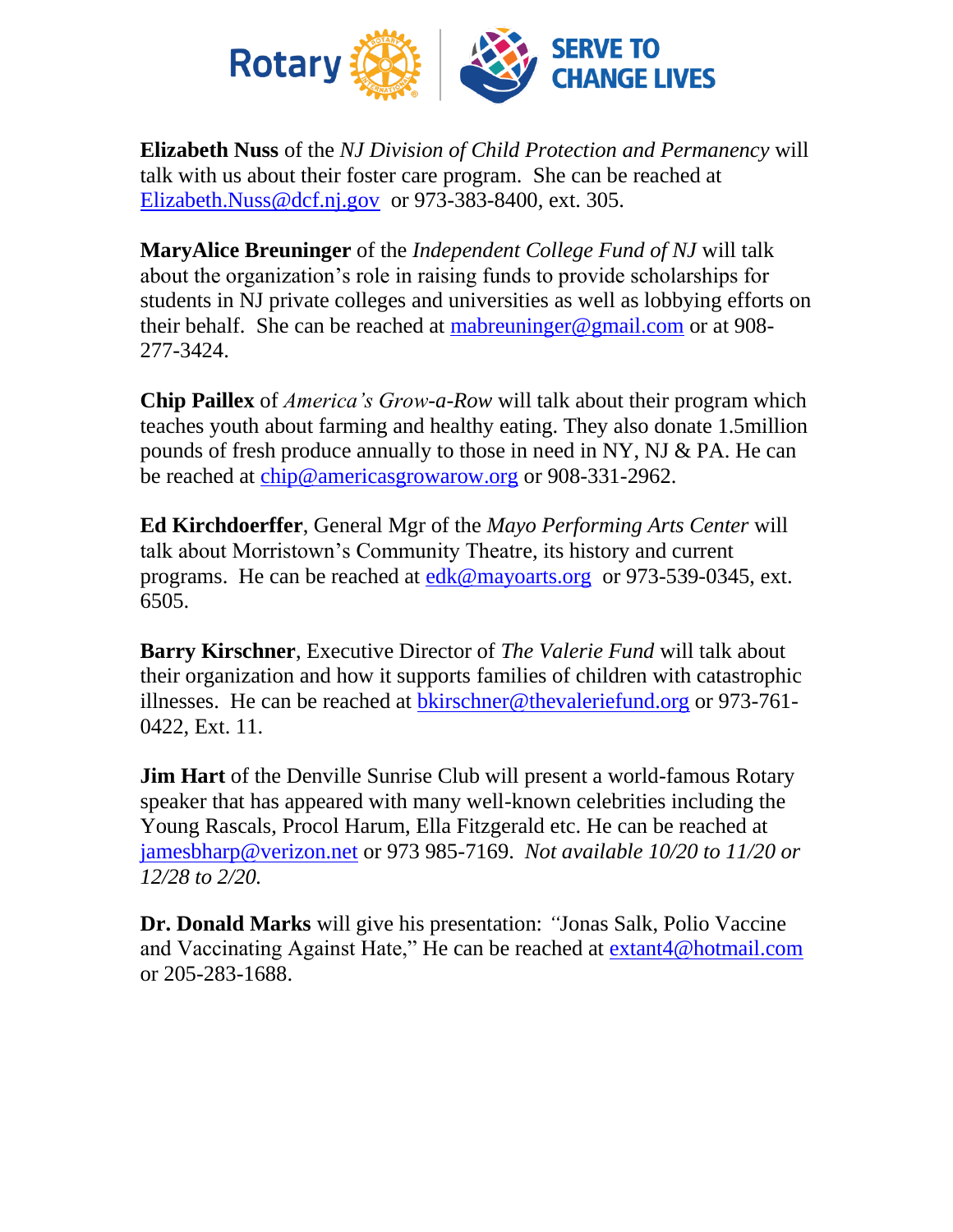

**Davey Willans** and **Vonda Givens** will give a presentation on the *Stickley Museum at Craftsman Farms*. They can be reached at [education@stickleymuseum.org](mailto:education@stickleymuseum.org) or 973-540-0311[.](mailto:education@stickleymuseum.org)

**Bonnie Hodge** of Visions and Pathways. They help abused, neglected, homeless, missing and at risk youth in the northern NJ area. She can be reached at [bhodgevisionsandpathways@gmail.com](mailto:bhodgevisionsandpathways@gmail.com) or 973-328-2898.

**DG Shelby Rhodes** of the Skylands Club will give a presentation on social media and how to use it to aid your business, social connections and Rotary Club. She may be reached at [shelbycrhodes@gmail.com](mailto:shelbycrhodes@gmail.com) or at 973-945- 9494.

**Lois McClellan**, Manager of Marketing and Communications for the *Morris County Park Commission* will talk about updates in the park system's facilities. She can be reached at [lmcclellan@morrisparks.net](mailto:lmcclellan@morrisparks.net) or 973-326- 7618.

**Siva Jonnada** of the *Whippany River Watershed Action Committee* will talk about the ongoing effort to clean up and improve the ecology of the Whippany River. He can be reached at info@wrwac.org

**Avery Hart and Paul Mantell** of the Pequannock Valley Rotary Club were on a photo safari in Kenya a few years ago, when they learned about the plight of the girls of the Maasai Tribe and their need for education. They will talk about their involvement with *The Maasai Girls Fund.* They can be reached at [avery123@optonline.net](mailto:avery123@optonline.net) or 973-519-4385.

**Lisa Barsky-Firkser** of *CASA* (Court Appointed Special Advocates) of Morris and Sussex Counties will talk about their program. She can be reached at [lfirkser@casamsc.org](mailto:lfirkser@casamsc.org) or 973-998-7590.

**Ashley Craig** from the Morris County Sheriff's Office with a presentation on *Project Lifesaver.* She can be reached at [acraig@co.morris](mailto:acraig@co.morris) or 973-285- 6681.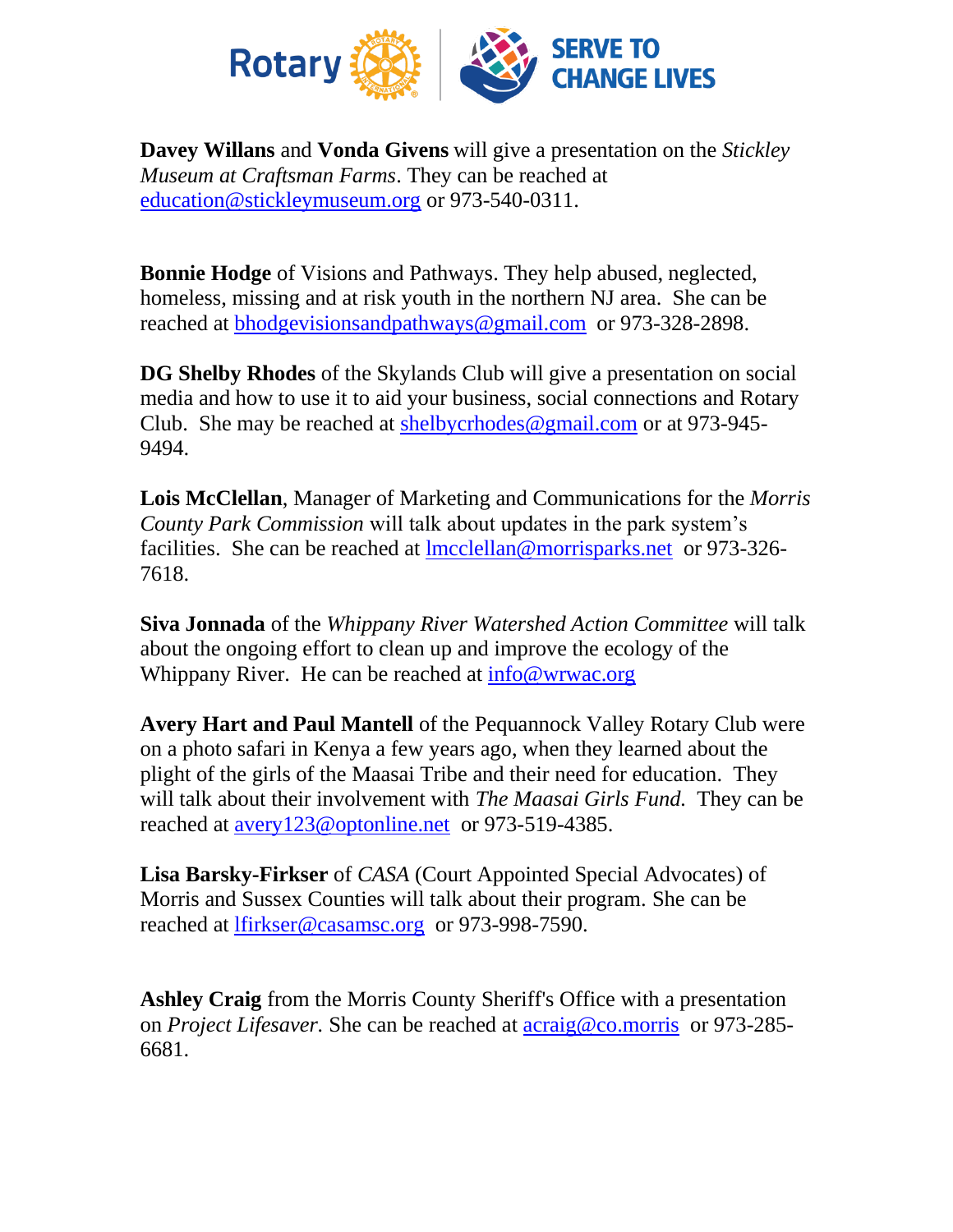

**Annel Montero Mitchell** Talks about her 18 years as an employee of the *United Nations*. For much of that time, she worked for the *Department of Peacekeeping Operations* and the *Department of Field Support,* where she worked primarily in African countries. She can be reached at 646-275-9911.

**Tamala Lester** of *The Barnyard Sanctuary* will speak about their project to rescue abandoned and unwanted farm animals. She can be reached at [info@barnyardsanctuary.org](mailto:info@barnyardsanctuary.org) or 973-670-4477.

**Pamela Stalcup** of the New Brunswick Club gives a talk on *Great Childhoods for all NJ kids/Prevent Child Abuse-NJ*. She can be reached at 908-619-5042 or [pstalcup@preventchildabusenj.org](mailto:pstalcup@preventchildabusenj.org)

**Joe Dwyer** is a motivational speaker who gives presentations on several different topics, the primary focus of which is on building emotional strength for life's challenges. He can be reached at [http://noblestrength.life](http://noblestrength.life/)  or at 973-284-0107.

**Laura Lannin**, Chief Financial Officer of *Homeless Solutions* will give a program bringing us up to date on their organization and its current status. She can be reached at [LauraLannin@hsinj.org](mailto:LauraLannin@hsinj.org) or 973-525-8778.

**Melanie Willoughby**, Executive Director of the *NJ Business Action Center,* will talk about the NJBAC, a business-first business advocacy team within the NJ Department of State, dedicated to solving problems and maximizing growth opportunities. She can be reached at 609-462-6917 or [Melanie.Willoughby@sos.nj.gov](mailto:Melanie.Willoughby@sos.nj.gov)

**Dr. Donald Marks** will give his presentation: *"What I have not told my family on the meaning of time."* Discussed are the relative importance or unimportance of many of our everyday activities, and the need to concentrate on what is most important to our meaningful lives, such as family. He can be reached at [extant4@hotmail.com](mailto:extant4@hotmail.com) or 205-283-1688.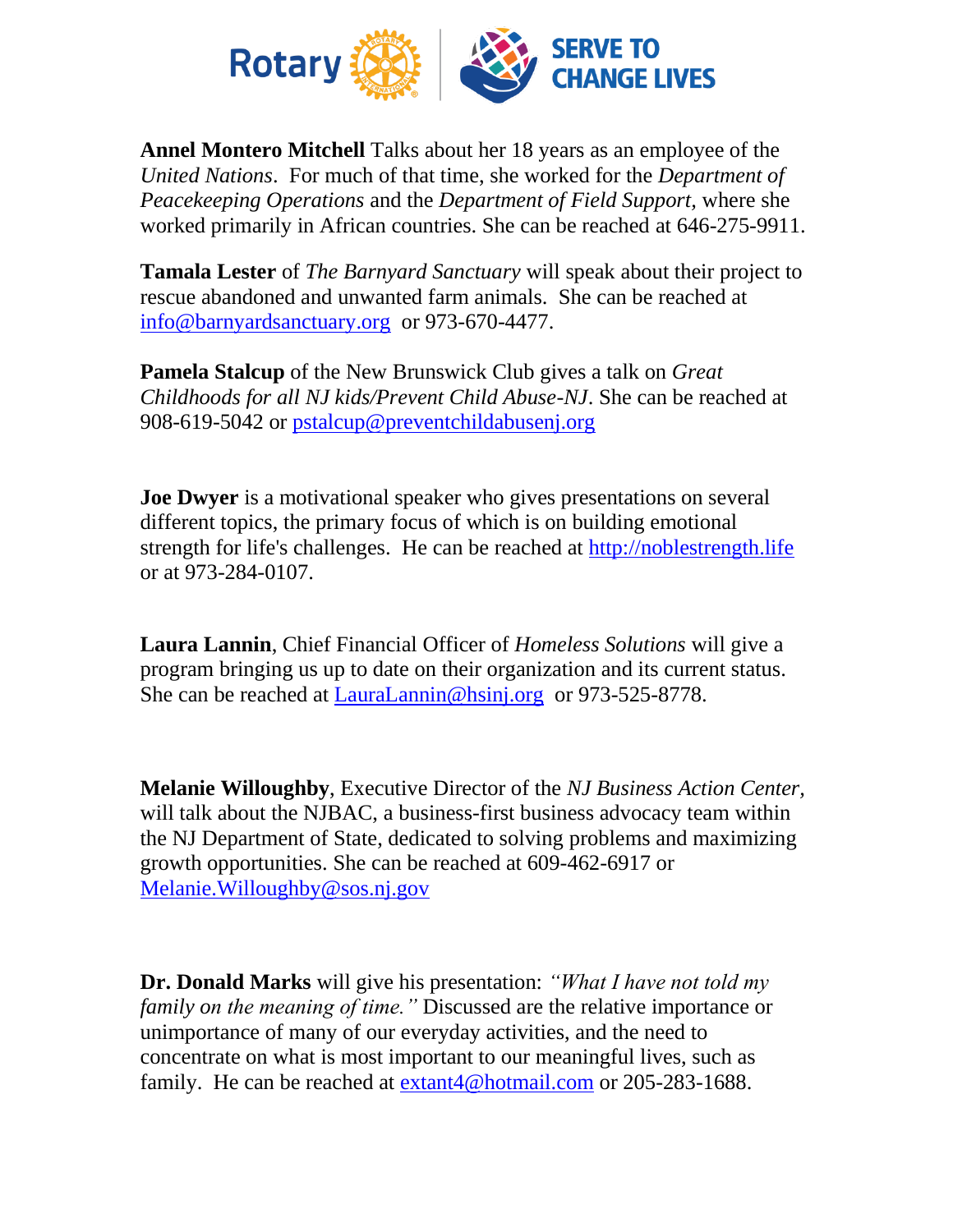

**Takeshi Furumoto** was born in an internment camp for Japanese Americans during WWII. His family moved to Hiroshima right after the war so he lived in the destroyed radiation-affected city until they returned to the U.S. in 1956.He can be reached at [takfurumoto@furumoto.com](mailto:takfurumoto@furumoto.com)

**Elyse Ross** of *Last Leaf Genealogy* gives a fascinating presentation on the process of searching for your ancestral history. She can be reached at [elyse@lastleafgen.com](mailto:elyse@lastleafgen.com) or at 480-280-9428.

**Lawrence Eichen** will speak on *The Art of Persuasion and Effective Negotiations*. He presents a proven formula created from over 25 years of negotiating experience and addresses key concepts and strategies for Commitment, Confidence, Courage, Compassion and Calmness. It's a formula that is applicable to any company or individual who is in the business of selling a product or service. He can be reached at [Lawrence@FirstClassSpeaking.com](mailto:Lawrence@FirstClassSpeaking.com) or 973-539-2831.

**John Carpenter** of the Bernardsville Club gives a very good presentation on how to save money on your monthly bills.He can be reached at 908- 803-2885 or [john@carpsonline.net](mailto:john@carpsonline.net)

**Diane Williams,** of *JBWS* will talk about their organization and how COVID-19 is affecting domestic abuse and how they are attempting to deal with it. She can be reached at [DWilliams@jbws.org](mailto:DWilliams@jbws.org) or (973) 267-7520, Ext. 120.

**Chris Kaag** is a disabled Marine (wheelchair bound) who started a foundation called *I AM ABLE*, which raises funds to buy adaptive equipment for the disabled, many of them kids or young adults, that allows them to engage in an active lifestyle in spite of their disabilities. He can be reached at [chris@imablefoundation.org](mailto:chris@imablefoundation.org)

**Pat Miller** is a Madison Rotarian and therapist who specializes in brain training. She will present a program entitled *Push Your Restart Button; Rewire Your Brain.* She can be reached at [pcmiller15@verizon.net](mailto:pcmiller15@verizon.net) or at 973-966-6733.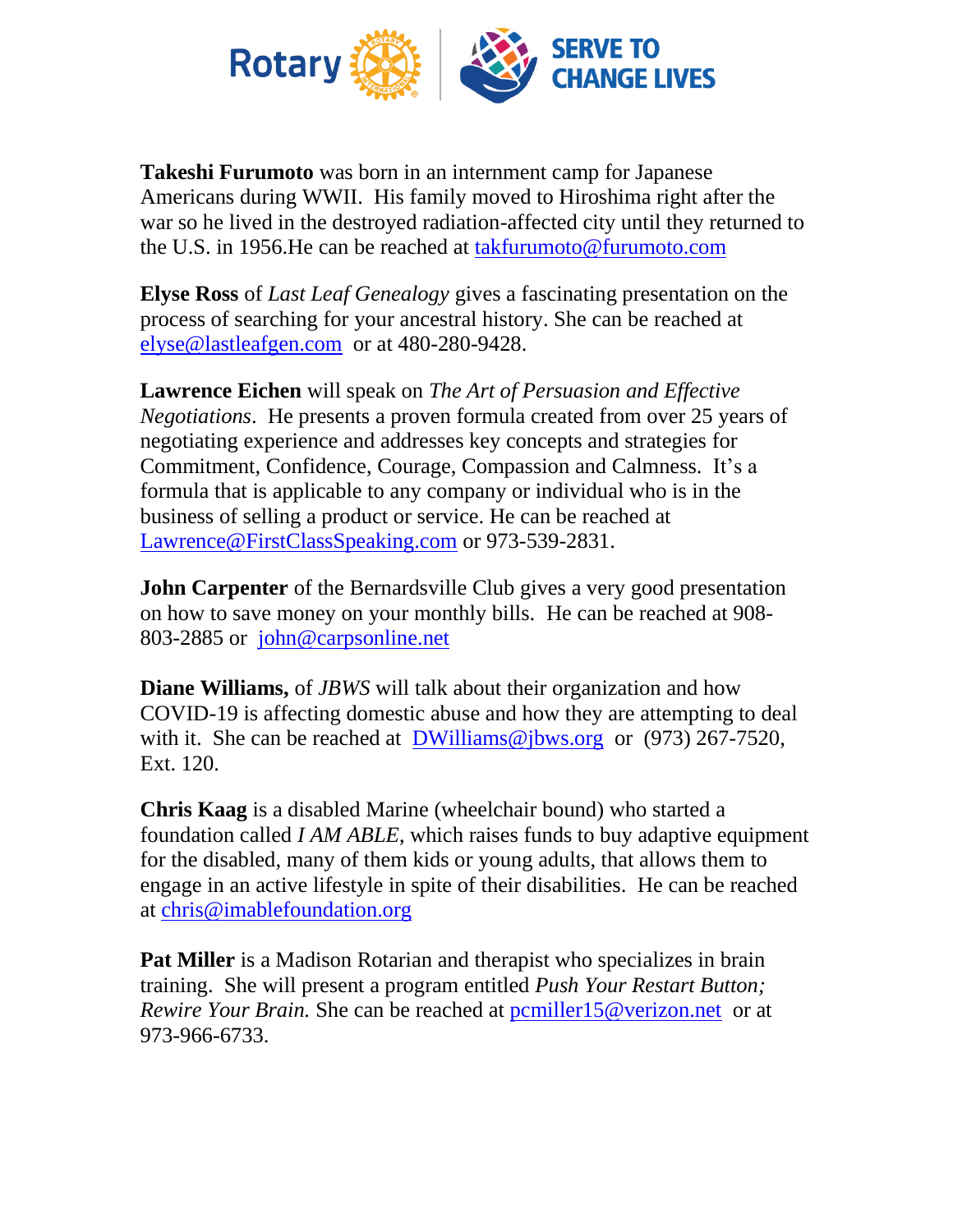

**Jodi O'Donnell-Ames** is the founder of *Hope Loves Company*, an organization that provides support for the families of ALS patients. She has authored two books and appeared on several TV shows discussing her project. She can be reached at [joaspeakson@gmail.com](mailto:joaspeakson@gmail.com) or at (609) 280- 1905.

**John Kramb, PDG** is a Past District Governor from Gettysburg, PA who went on a National Immunization Day trip to India last year, and while there also worked on a Rotary Foundation grant project to provide better sanitation to several schools. He can be reached at [pdgjohn2015@gmail.com](mailto:pdgjohn2015@gmail.com)

**Sally Hespe,** Communications & Events Manager of *Preschool Advantage* will speak about their program of scholarships for economically challenged families of preschool children. She can be reached at 973-532-2501 or [SallyHespe@preschooladvantage.org](mailto:SallyHespe@preschooladvantage.org)

**Nancy Rudgers** is the Director of Development of *Nourish New Jersey,* a community based non-profit organization creating lasting solutions to the root causes of hunger, homelessness and poverty. They offer food, housing services, work readiness programs, medical, social and educational services 365 days a year, free of charge, no questions asked. She can be reached at [nancy@nourishnj.org](mailto:nancy@nourishnj.org) or 973-879-8507.

 $\setminus$ 

**Bill Vierbuchen,** is the Executive Director of the *Camp Nejeda Foundation, Inc. Camp Nejeda* is a camp in Sussex County for children with diabetes. Bill will speak about the camp, its history and the important function it fulfills. He can be reached at [bill.vierbuchen@campnejeda.org](mailto:jennifer.passerini@campnejeda.org) or (973) 383-2611 ext.225.

**JoAnn Bartoli** of the *March of Dimes* will talk about their organization, its history and current programs and goals. She can be reached at [jbartoli@marchofdimes.org](mailto:jbartoli@marchofdimes.org) or at 973-296-8803. Not available in Sussex or Warren Counties.

**John Paitakes** is a criminal justice expert. The title of his talk is "Criminogenic Characteristics of Repeat Offenders". He will speak to clubs in Hunterdon, Middlesex, Morris and Somerset Counties. He can be reached at [pait@optonline.net](mailto:pait@optonline.net) or 908-722-7799.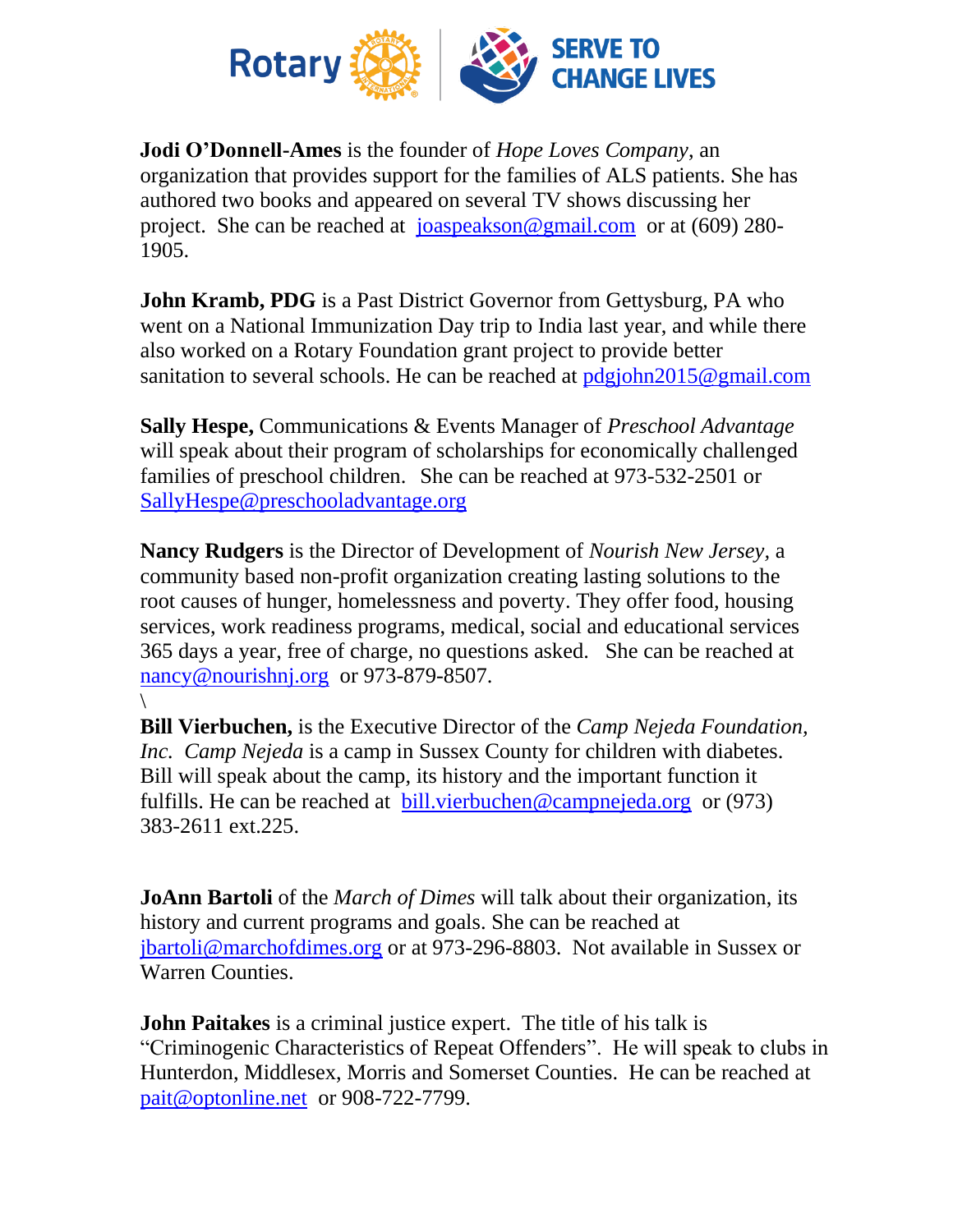

**Laurie Litt** is the CEO of *New Jersey Edge,* an organization which advocates for the eradication of discrimination and for equality amongst persons in New Jersey. She will speak to clubs within an hour's drive of Morristown, and can be reached at l.litt@edgeni.org or 973-285-0006.

**Mary Ellen Zung** is a Certified Health Coach who gives a very informative presentation on added sugars in processed food and its effect on our overall health. She will speak to clubs within a 20 minute drive of her home in Boonton and can be reached at [coachmaryellen@outlook.com](mailto:coachmaryellen@outlook.com) or 973-617- 6742.

**Leina'ala de Roxtro-Schwartz** has written a newly-published book entitled "*Somewhere in the South Pacific ."* It is primarily a love story, based on her father's love letters to her mother during WW2 together with her daily journal entries during that time. Her father enlisted in the newly formed Seabees and served in the South Pacific from 1942 until the end of the war in 1945. She will speak to clubs throughout our district and can be reached at [leinaala@comcast.net](mailto:leinaala@comcast.net) or at 973-543-9021.

**Jason Torreano** will speak about the organization, *Inkululeko,* and *harnessing the transformative power of education* in the world's most unequal country – Makhanda, South Africa. He will speak in all counties and can be reached at [Jason.torreano@inkululeko.org](mailto:Jason.torreano@inkululeko.org) or at 716-807-7053.

**Carol Martorana,** a member of the Madison Rotary Club, will give a presentation on *Community Needs Assessment.* She can be reached at [carol.martorana@njrotary.org](mailto:carol.martorana@njrotary.org) or at 862-812-3046.

**John Nanni,** Delaware Rotarian and polio survivor, gives a very moving Zoom presentation on polio, what it's like to have the disease and the latest information on fighting the virus around the world. He can be reached at [jntenor@yahoo.com](mailto:jntenor@yahoo.com) or at 609-605-4007. Available on Zoom only.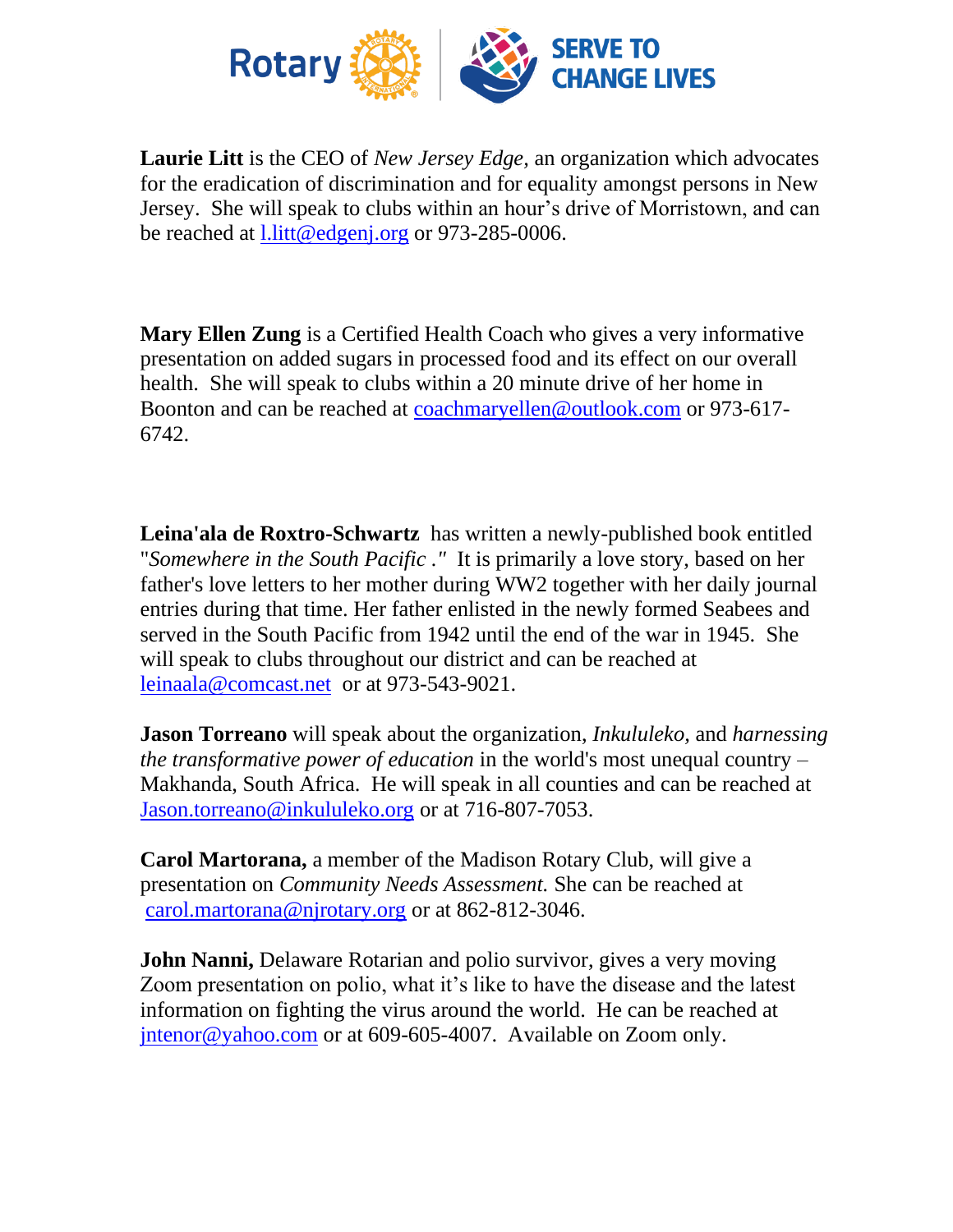

**Paul Blodgett** of the Rotary Club of Montgomery/Rocky Hill will speak about a new under-construction submarine. The USS New Jersey will be the US Navy's next submarine and will proudly bear our State's name. His organization coordinates events for the ship and crew here in New Jersey and are in charge of the festivities and traditions around bringing the US Naval vessel to life. He can be reached at [paul@tgsmc.com](mailto:paul@tgsmc.com)

**Tim Sexton** of the Princeton Corridor Rotary Club is the New York Regional Coordinator of the Rotary Action Group Against Slavery (RAGAS). RAGAS was formed in 2009 and is devoted to creating greater awareness the state of modern slavery, ongoing anti-trafficking efforts, and RAGAS' programs and efforts towards combating this immense problem. He can be reached at  $t$ immsexton@gmail.com or at 1-971-985-9666.

**Nicholas DeMauro** of *Law Enforcement Against Drugs* will speak on Law Enforcement Appreciation Month / Combating the U.S. Overdose Crisis. He can be reached at [ga@dcconsult.us](mailto:ga@dcconsult.us) or 917-664-2642.

**Merle Johnson** is a Morristown Rotarian who will speak about *Impact100 Garden State*, which was inspired by a growing national trend in women's collective giving. She will speak to clubs in Morris, Somerset, Sussex and Union Counties, and can be reached at [johnsonmerle@gmail.com](mailto:johnsonmerle@gmail.com) or at 973- 495-4932.

**Anil Srivatsa** will speak to clubs about organ donation, and the latest information on this very important topic. They can be reached at 732-485- 8832 or [giftoflifeadventure@gmail.com](mailto:giftoflifeadventure@gmail.com)

**PDG Paul Quintavalla** gives a presentation on the international Rotary program, *Rotaplast International*, and how it changes lives throughout the world. He can be reached at [iconfirst@aol.com](mailto:iconfirst@aol.com) or at 484-343-8560.